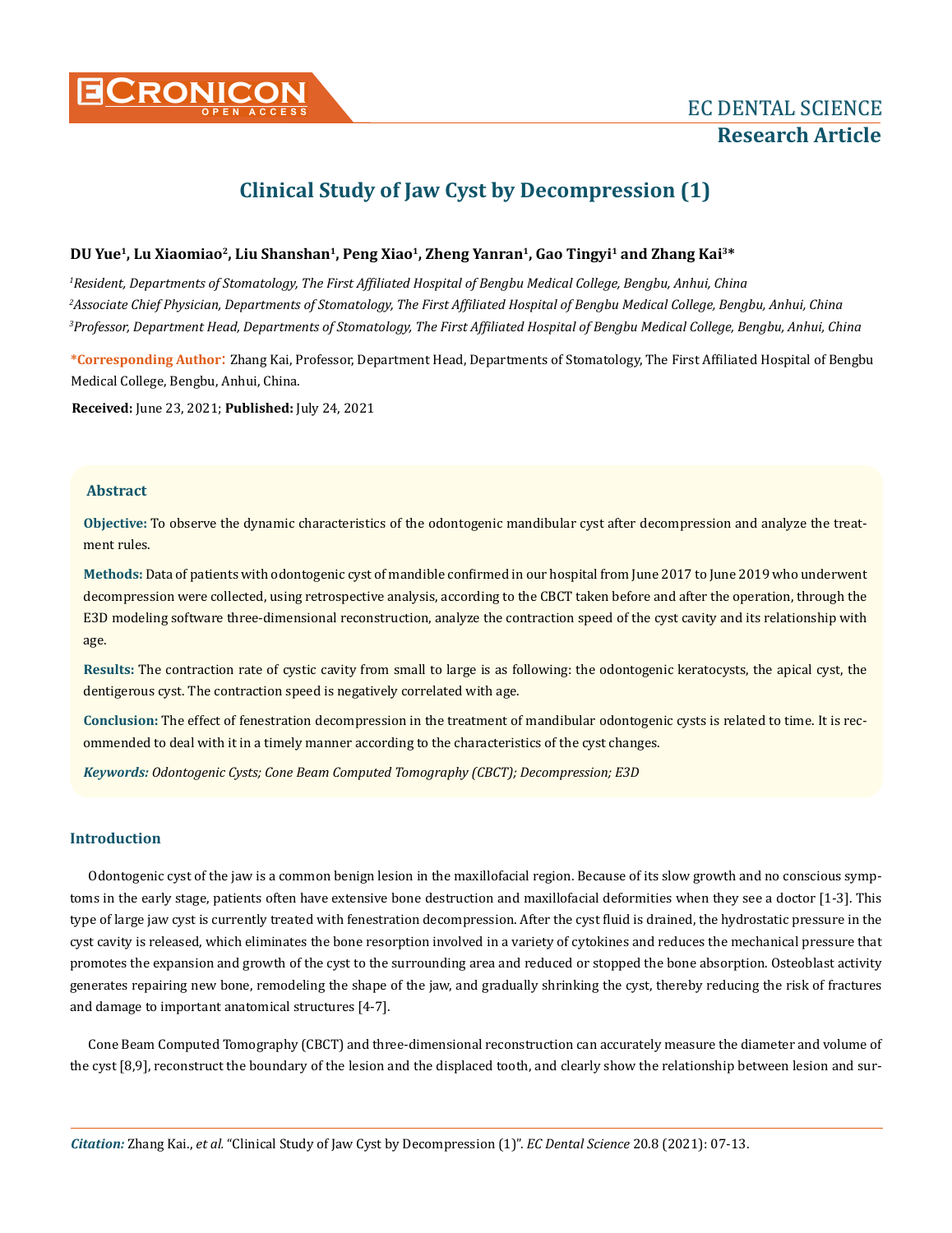rounding important anatomy structures [1,9], observe the changes of the cyst cavity after fenestration and decompression, which have the characteristics of accuracy and efficiency. This study reconstructed the three-dimensional images of the jaws and teeth of patients at different time points before and after fenestrating decompression, observed the characteristics of the dynamic changes of the cyst, and analyzed the cyst contraction of the mandibular odontogenic jaw cyst.

## **Objectives and Methods**

#### **General data**

Collected data of 40 patients with mandibular odontogenic jaw cysts diagnosed at the First Affiliated Hospital of Bengbu Medical College from June 2017 to June 2019 and underwent fenestration decompression. Inclusion criteria: (1) Patients undergoing initial surgery. (2) The pathological diagnosis was an odontogenic cyst of the mandible. (3) The diameter of the cyst is greater than 4cm. Exclusion criteria: (1) The large area of the cyst broke through the cortical bone. (2) Poor compliance, incomplete clinical and follow-up data. 21 males and 19 females among them, 5 to 84 years old, with an average of 32.3 years old. The long axis of the measured cyst (deducting the magnification ratio) was 4.3 - 14.7 cm, with an average of 9.4 cm. Pathological diagnosis: 6 patients with root end cysts, 21 patients with dental cysts, and 13 patients with of keratocysts.

## **Method**

## **Therapeutic method**

CBCT examinations were performed before the operation, the surgical plan was determined according to the location and scope of the cyst, and general anesthesia or local anesthesia was selected according to the patient's personal situation. Remove the irreparable residual roots and crowns affected by the opening window, and expand the creation of the tooth extraction as the opening window; if the tooth that does not need to be extracted, the near center of the cyst cavity is selected as the opening window. The diameter of the opening window was about 2.0 cm and the tissue of the cyst wall was removed and submitted for examination to confirm the pathological diagnosis. The cyst cavity was washed repeatedly with normal saline, and then iodoform gauze filled the cyst cavity and was led out at the open window. One week after the operation, the iodoform gauze was taken out and a cyst stopper was made to keep the drainage of the cyst fluid in the cavity unobstructed. After the operation, the patient was given instructions for cyst flushing, and the patient was instructed to flush the cyst cavity with saline and gargle in time after each meal. Follow-up every 3 months after operation to observe the changes of the patient's clinical symptoms and perform CBCT every 6 months to compare the changes in the lesion area.

#### **Imaging data acquisition**

All patients were in a sitting position, and CBCT was taken in the mandibular position. Through the head fixation device and the cursor positioning system, the median sagittal plane of the patient's face is perpendicular to the ground, and the body remains stable during the scanning process. Technical parameters: tube voltage 90kv, tube current 10mA. The data is stored in the form of DICOM.

#### **CBCT data processing**

Import the original DICOM data into the E3D modeling software, measure the effective tissue threshold interval, extract the effective tissue contour, transform the 3D digital model, complete the three-dimensional reconstruction (Figure 2 and 3), and measure the volume of the cyst.

08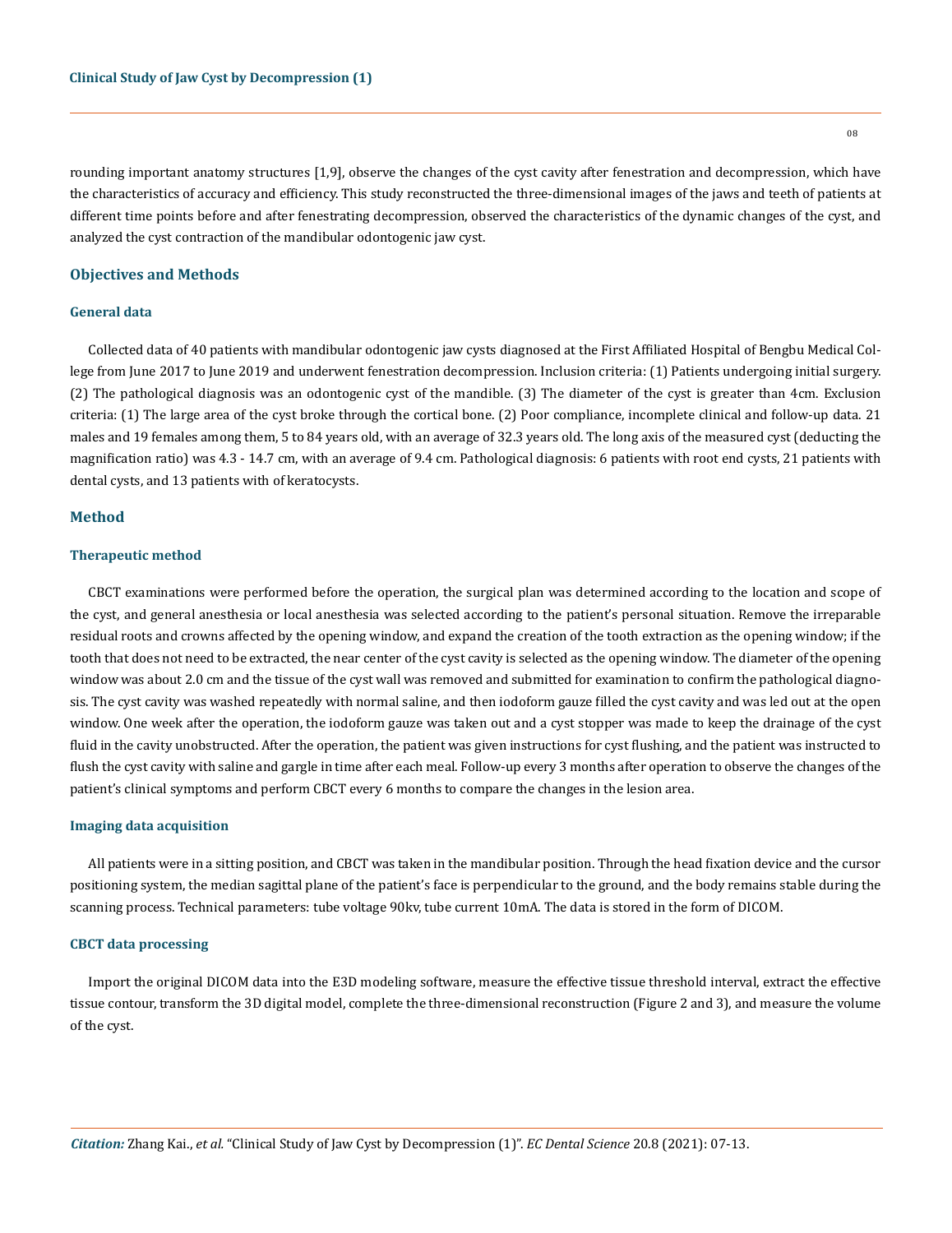# **Statistical method**

SPSS 21.0 was used for statistical analysis of the data. The measurement data were tested for normality, and the data conforming to the normal distribution were expressed by the mean ± standard deviation (). The comparison between groups was performed by oneway analysis of variance, and the SNK method was further used for pairwise comparison. The index comparison at each time point adopts single factor repeated measurement analysis of variance, and further adopts LSD method for pairwise comparison. Pearson correlation analysis was used to analyze the correlation between the indicators. P < 0.05. Statistical significance was set at P < 0.05.

## **Result**

# **Comparison of cystic cavity contraction speed at different time points in each group of patients**

The E3D software was used for three-dimensional reconstruction, and the contraction volume of the cyst cavity was measured at different time points in each group of patients, as shown in figure 1 and 2. Table 1 shows the comparison of the contraction speed of the cyst cavity at different time points in each group. The results of univariate analysis of the cystic cavity contraction velocity at different time points in each group showed that there was no significant difference in the cystic cavity contraction velocity between 12 - 18 months between the groups (P > 0.05), and between each group 1 - 6 months The difference in the contraction speed of the cyst at 6 - 12 months was statistically significant (P < 0.05). The SNK method was further used to compare the cyst contraction speed at 1 - 6 months and 6 - 12 months between each group. The comparison results showed that the DC group was significantly higher than the KCOT group and the differences were statistically significant (P < 0.05). There was no statistical significance in the velocities of cysts in apical cyst group, KCOT group and DC group ( $P > 0.05$ ), as shown in figure 3.



*Figure 1: 3D reconstruction of the dentigerous cyst model (A: preoperative, B: 6 months after surgery, C: 12 months after surgery).*



*Figure 2: 3D reconstruction of odontogenic keratocyst model (A: preoperative, B: 6 months postoperatively, C: 12 months postoperatively, D: 18 months postoperatively).*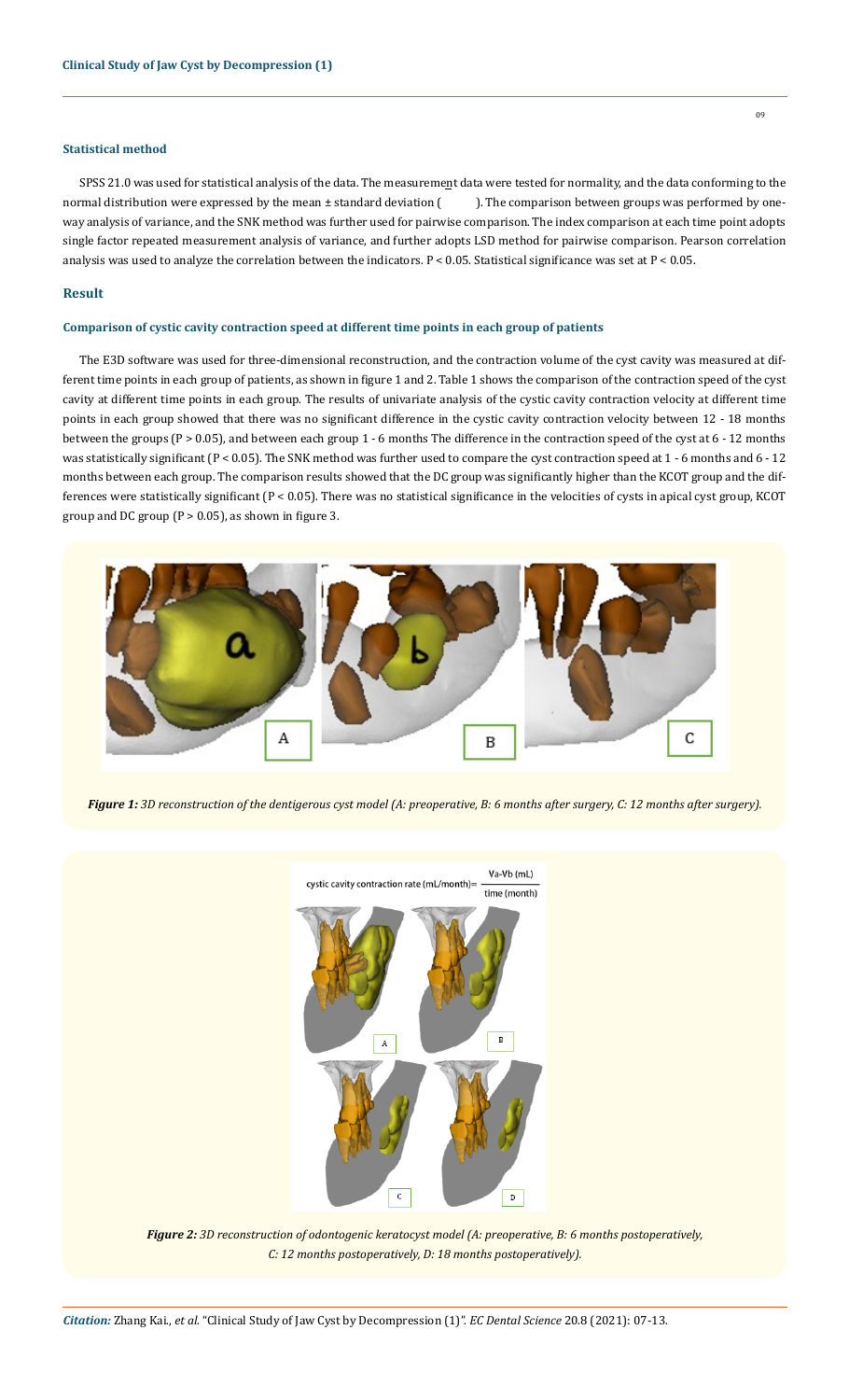

*Figure 3: Comparison of cystic cavity contraction rate at different time points in each group.*

| Group                                                 | <b>Cases</b>   | $1 - 6$ months (ml/month) | $6 - 12$ months (ml/month) | 12 - 18 months (ml/month) |
|-------------------------------------------------------|----------------|---------------------------|----------------------------|---------------------------|
| KCOT                                                  | 13             | $1.42 \pm 0.40$           | $1.01 \pm 0.29$            | $0.25 \pm 0.1$            |
| Apical syst                                           | 6              | $1.70 \pm 0.45$           | $1.18 \pm 0.20$            | $0.26 \pm 0.06$           |
| DC.                                                   | 21             | $2.09 \pm 0.46^{\circ}$   | $1.40 \pm 0.26^{\circ}$    | $0.30 \pm 0.13$           |
| F                                                     | $\blacksquare$ | 9.414                     | 8.883                      | 1.031                     |
| P                                                     |                | ${}_{0.001}$              | 0.001                      | 0.367                     |
| Note: a: Com-<br>pared with KCOT<br>group, $P < 0.05$ |                |                           |                            |                           |

*Table 1: Comparison of cystic cavity contraction rate at different time points in each group ( ).*

# **Analysis of the correlation between age and the speed of cystic cavity contraction**

Table 2 shows the correlation analysis results between age and sac cavity contraction speed. The correlation between age and the speed of cystic contraction at each time point The Pearson correlation analysis showed that there is a significant negative correlation between age and the speed of cystic cavity contraction at each time point (r < 0, P < 0.05). The correlation between the age of 1 - 6 months and the speed of cystic cavity contraction is the strongest. As time goes by, the correlation gradually weakens, as shown in figure 4.



*Figure 4: Correlation between age and the rate of capsular contraction.*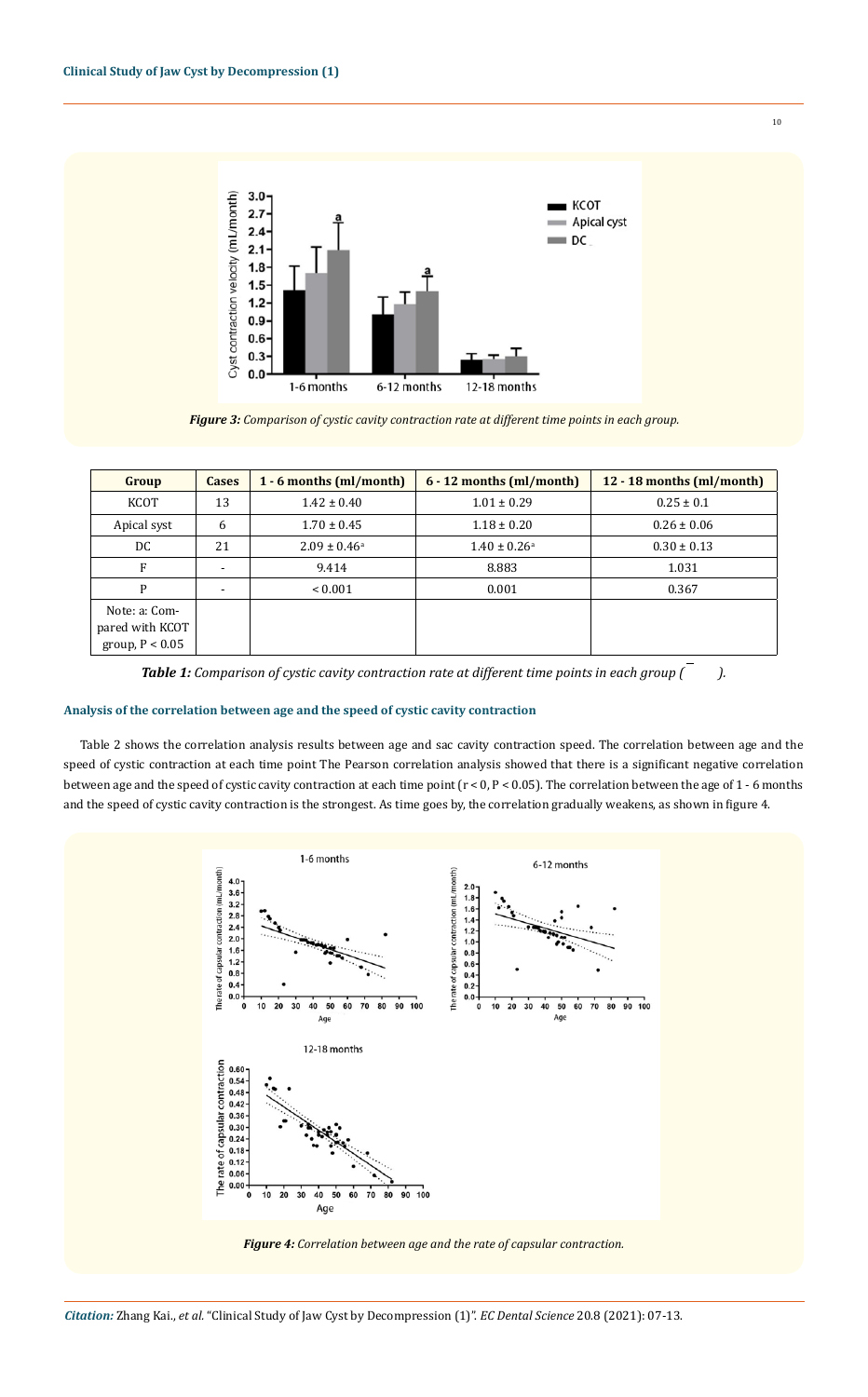| Time                         | Age        |              |  |  |  |
|------------------------------|------------|--------------|--|--|--|
|                              | r          | P            |  |  |  |
| $1 - 6$ months               | $-0.715**$ | ${}_{0.001}$ |  |  |  |
| $6 - 12$ months              | $-0.586**$ | ${}_{0.001}$ |  |  |  |
| 12 - 18 months               | $-0.419**$ | 0.007        |  |  |  |
| Notes: *P < 0.05, **P < 0.01 |            |              |  |  |  |

*Table 2: Correlation analysis between age and contraction rate.*

## **Discussion**

Odontogenic cysts account for up to 90% of jaw cysts, which are caused by proliferation or degeneration of odontogenic epithelium [10,11]. Curettage is often chosen for the treatment of small and medium cysts. For larger cysts involving important functions of the jaw, curettage has the risk of pathological fractures and damage to adjacent tissues [1,2,7]. Recently, as the concepts of minimally invasive surgery and functional surgery have been widely accepted, large jaw cysts are mostly treated with fenestrating decompression, and the scope of the lesions after surgery is gradually reduced, and the shape and function of the jaw can be retained to the greatest extent [2,10]. In this study, only cases of the mandible were included, and the influence of the cavity of the maxillary sinus on the contraction of the sac was excluded. Large-scale breakthroughs in the cortical bone of the cyst wall were excluded. The reason is that in cases of breakthrough in the cortical bone, the contraction of the cyst cavity will be affected by the surrounding soft tissues, which cannot accurately reflect the changes in the cyst cavity caused by osteogenesis.

The volume change of the sac is the main indicator for observing the therapeutic effect of fenestration, and accurate measurement is of great significance. Some scholars measure the volume of the lesion by injecting saline into the cavity, but its accuracy is limited, because the residual capsule contents and local hemorrhage in the cavity will affect the measurement results; there are also studies reporting the use of conventional panoramic films to calculate the volume, but Because it is a two-dimensional image, it cannot display the changes of the cyst in a three-dimensional manner [1,12-16]. In this study, CBCT was used to obtain the stereoscopic data of cystic cavity, and E3D software was used for 3D reconstruction, which overcame the above shortcomings and improved the accuracy and reliability of the results.

The results of this study show that decompression surgery has differences in the healing of different populations and different pathological types. Among them, tooth-bearing cysts have the largest contraction speed, and keratocysts have the smallest contraction speed, which may be related to the following reasons [17-20]: (1) The level of polysulfonic mucopolysaccharides in the cyst cavity fluid of keratinous cysts is higher than that of tooth-bearing cysts, polysulfonic mucopolysaccharides It will stimulate the differentiation of bone marrow-derived macrophages, leading to the formation of osteoclasts, which may have a certain impact on the growth of new bone. (2) The cyst fluid of keratotic cysts is usually semi-solid and is characterized by a large amount of keratin. Compared with dental cysts, odontogenic keratotic cysts are more likely to have shed epithelial cells in the aspiration. The contraction speed of the cyst has a certain influence. (3) Scattered ascos in the cyst wall of keratocyst will affect the contraction of the cyst cavity. (4) The eruption of teeth in a dentate cyst has a certain traction effect on the cyst wall. (5) Dental cysts are common in children, and children have strong bone regeneration ability. Combining these reasons and clinical experience, this study believes that: (1) When a dental cyst is opened, the teeth in the cyst can be preserved. Generally, the position of the impacted tooth changes the most within 3 months after the operation, which may be due to the impacted permanent tooth (There is no deciduous teeth and alveolar bone above the embryo), and the resistance is small, and the volume of the cyst shrinks, the pressure in the jaw defect area suddenly decreases, and the resistance of the permanent tooth eruption is significantly lower than that of the opposite side. No significant changes are seen within 3 months of teething, and extraction or orthodon-

11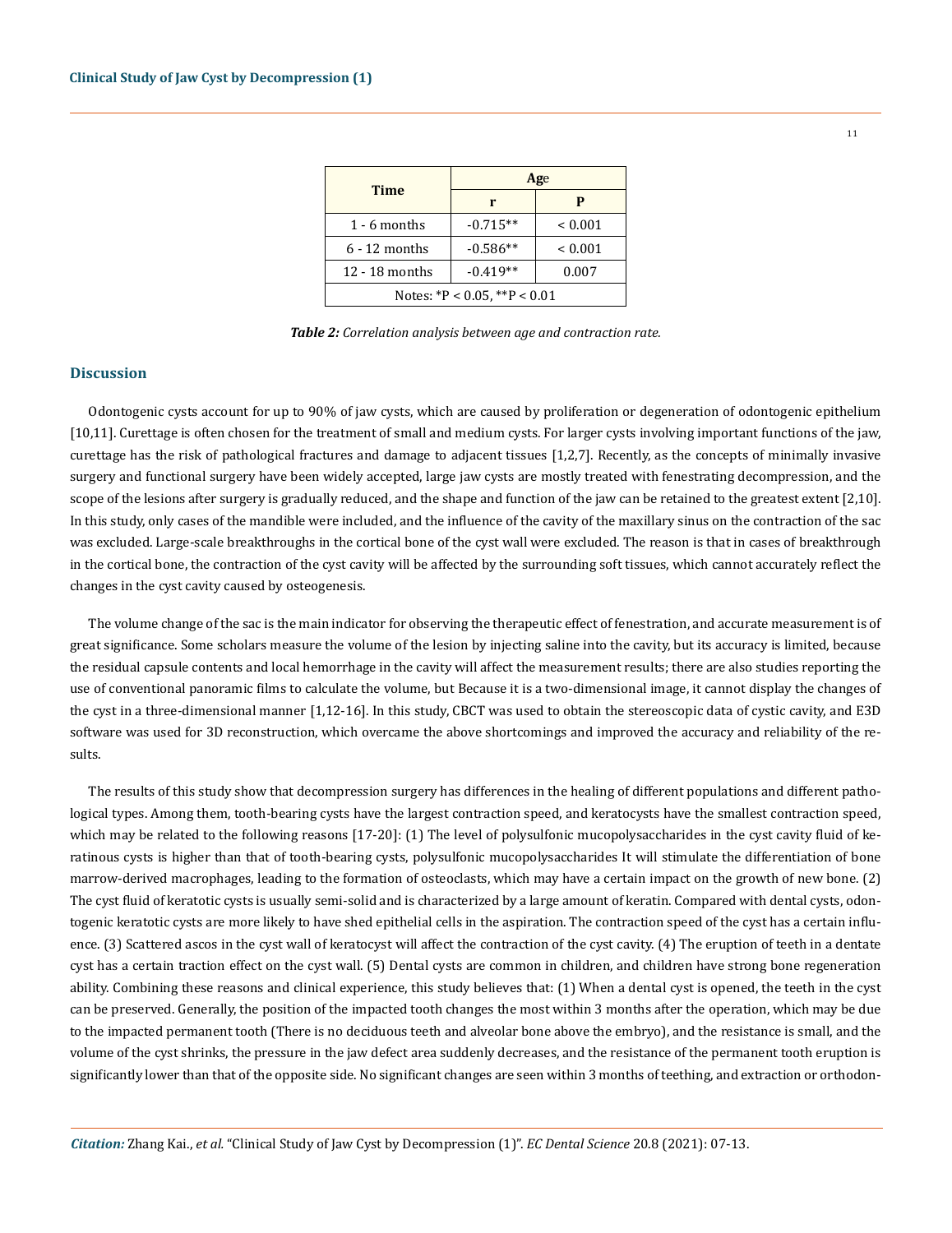tic treatment can be considered. (2) When opening windows for odontogenic keratocysts, attention should be paid to whether there are ascuses. The ascuses can be penetrated or the number of windows can be increased during the operation. (3) For postoperative irrigation methods, guidance is needed, especially for children with poor compliance, parents need to supervise and help maintain oral hygiene.

The results of this study showed that after fenestrating decompression, the speed of cyst volume shrinkage was inversely related to age, which may be related to cell regeneration and replacement frequency [17]. Some scholars believe that the younger the patient is, the stronger the bone tissue regeneration and the faster the bone formation [15]. Scholars such as Kubota and Gao., *et al*. believe that there is no correlation between age and the growth rate of new bone. However, Park and Anavi., *et al*. have also conducted related studies and pointed out that there is a correlation between the two, which supports the results of this study [1,10]. The difference between the research results may be related to the selection and size of the sample size, which needs to be further explored.

Collectively, fenestration decompression has certain curative effects on different ages and different pathological types of odontogenic jaw cysts, but there are differences. If the cyst cavity is not fully healed and the contraction speed is significantly slowed, according to the type and size of the cyst and the age of the patient, a second-stage curettage may be considered to shorten the treatment period and relieve the patient. The burden of treatment and promote the healing of the cyst. The law of contraction of the other parts of the cyst cavity and the application points of the second-stage curettage still need to be further explored.

# **Conclusion**

The effect of fenestration decompression in the treatment of mandibular odontogenic cysts is related to time. It is recommended to deal with it in a timely manner according to the characteristics of the cyst changes.

# **Bibliography**

- 1. Asutay F., *et al*[. "Three-Dimensional Volumetric Assessment of the Effect of Decompression on Large Mandibular Odontogenic Cystic](https://pubmed.ncbi.nlm.nih.gov/26828617/)  Lesions". *[Journal of Oral and Maxillofacial Surgery](https://pubmed.ncbi.nlm.nih.gov/26828617/)* 74.6 (2016): 1159-1166.
- 2. [Bilodeau EA and Collins BM. "Odontogenic Cysts and Neoplasms".](https://pubmed.ncbi.nlm.nih.gov/28153133/) *Surgical Pathology Clinics* 10.1 (2017): 177-222.
- 3. [Rajendra Santosh AB. "Odontogenic Cysts".](https://pubmed.ncbi.nlm.nih.gov/31735221/) *Dental Clinics of North America* 64.1 (2020): 105-119.
- 4. Borghesi A., *et al*[. "Odontogenic keratocyst: imaging features of a benign lesion with an aggressive behaviour".](https://www.ncbi.nlm.nih.gov/pmc/articles/PMC6206371/) *Insights Imaging* 9.5 [\(2018\): 883-897.](https://www.ncbi.nlm.nih.gov/pmc/articles/PMC6206371/)
- 5. Marin S., *et al*[. "The effectiveness of decompression as initial treatment for jaw cysts: A 10-year retrospective study".](https://www.ncbi.nlm.nih.gov/pmc/articles/PMC6344015/) *Medicina Oral, [Patologia Oral, Cirugia Bucal](https://www.ncbi.nlm.nih.gov/pmc/articles/PMC6344015/)* 24.1 (2019): e47-e52.
- 6. Wang Y., *et al*[. "Endoscopic-assisted enucleation of large mandibular odontogenic cysts".](https://pubmed.ncbi.nlm.nih.gov/31786170/) *Oral Surgery, Oral Medicine, Oral Pathology, and Oral Radiology* [129.2 \(2020\): 115-119.](https://pubmed.ncbi.nlm.nih.gov/31786170/)
- 7. [Rajendra Santosh AB. "Odontogenic Cysts".](https://pubmed.ncbi.nlm.nih.gov/31735221/) *Dental Clinics of North America* 64.1 (2020): 105-119.
- 8. [Nasseh I and Al-Rawi W. "Cone Beam Computed Tomography".](https://en.wikipedia.org/wiki/Cone_beam_computed_tomography) *Dental Clinics of North America* 62.3 (2018): 361-391.
- 9. Lara-Mendes STO., *et al*[. "Guided Endodontic Access in Maxillary Molars Using Cone-beam Computed Tomography and Computer](https://pubmed.ncbi.nlm.nih.gov/29571910/)[aided Design/Computer-aided Manufacturing System: A Case Report".](https://pubmed.ncbi.nlm.nih.gov/29571910/) *Journal of Endodontics* 44.5 (2018): 875-879.
- 10. Gao Ling., *et al*[. "Decompression as a treatment for odontogenic cystic lesions of the jaw".](https://pubmed.ncbi.nlm.nih.gov/25631867/) *Journal of Oral and Maxillofacial Surgery* [72.2 \(2014\): 327-333.](https://pubmed.ncbi.nlm.nih.gov/25631867/)

12